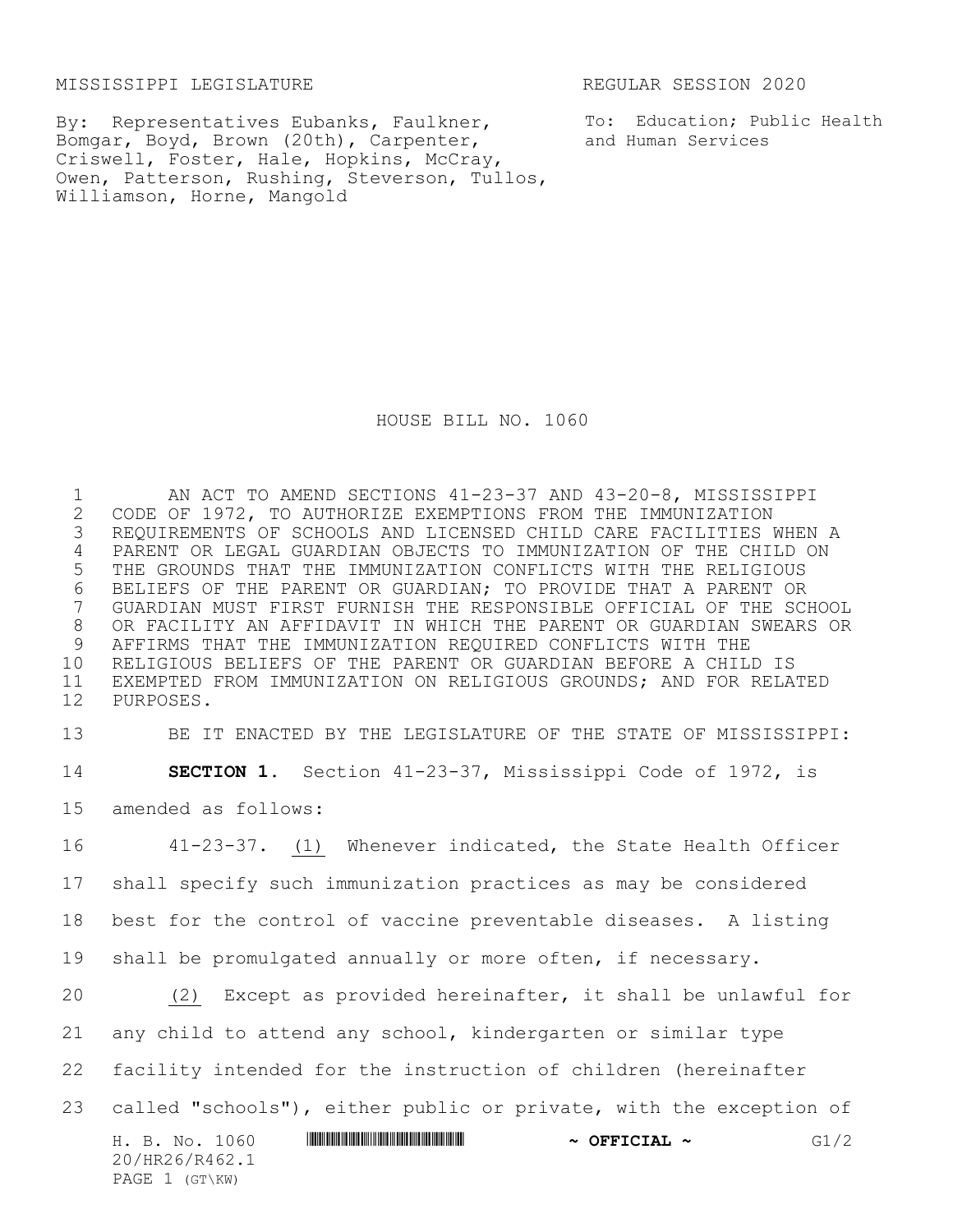any legitimate home instruction program as defined in Section 37-13-91, Mississippi Code of 1972, for ten (10) or less children who are related within the third degree computed according to the civil law to the operator, unless they shall first have been vaccinated against those diseases specified by the State Health Officer.

 (3) A certificate of exemption from vaccination for medical reasons may be offered on behalf of a child by a duly licensed physician and may be accepted by the local health officer when, in his opinion, such exemption will not cause undue risk to the community.

 (4) Certificates of vaccination shall be issued by local health officers or physicians on forms specified by the Mississippi State Board of Health. These forms shall be the only acceptable means for showing compliance with these immunization requirements, and the responsible school officials shall file the form with the child's record.

 (5) If a child shall offer to enroll at a school without having completed the required vaccinations, the local health officer may grant a period of time up to ninety (90) days for such 44 completion when, in the opinion of the health officer, such delay will not cause undue risk to the child, the school or the community. No child shall be enrolled without having had at least one (1) dose of each specified vaccine.

20/HR26/R462.1 PAGE 2 (GT\KW)

## H. B. No. 1060 \*HR26/R462.1\* **~ OFFICIAL ~**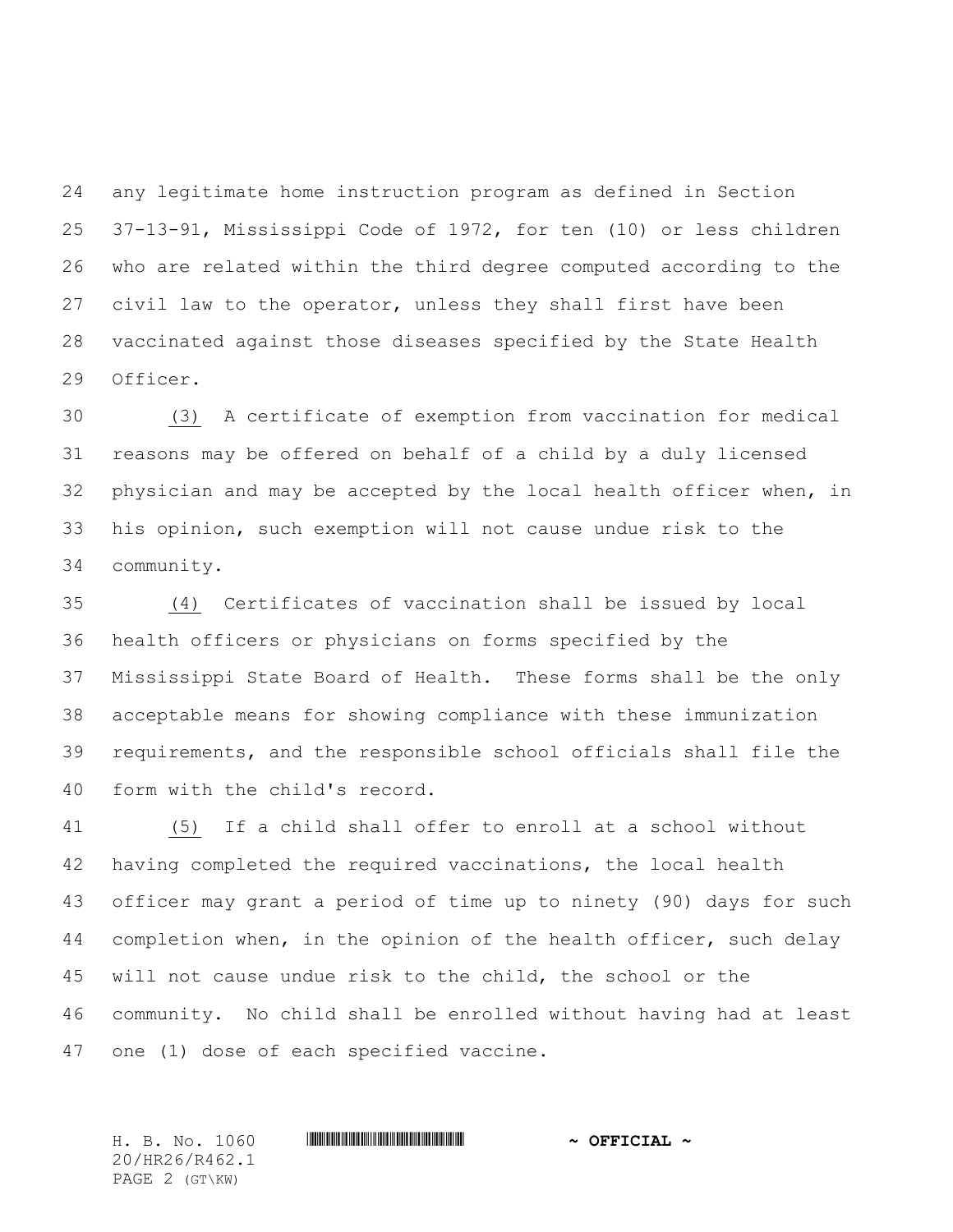(6) Within thirty (30) days after the opening of the fall term of school (on or before October 1 of each year) the person in charge of each school shall report to the county or local health officer, on forms provided by the Mississippi State Board of Health, the number of children enrolled by age or grade or both, the number fully vaccinated, the number in process of completing vaccination requirements, and the number exempt from vaccination by reason for such exemption.

 Within one hundred twenty (120) days after the opening of the fall term (on or before December 31), the person in charge of each school shall certify to the local or county health officer that all children enrolled are in compliance with immunization requirements.

 (7) For the purpose of assisting in supervising the immunization status of the children the local health officer, or his designee, may inspect the children's records or be furnished certificates of immunization compliance by the school.

 (8) It shall be the responsibility of the person in charge of each school to enforce the requirements for immunization. Any child not in compliance at the end of ninety (90) days from the opening of the fall term must be suspended until in compliance, unless the health officer shall attribute the delay to lack of supply of vaccine or some other such factor clearly making compliance impossible.

20/HR26/R462.1 PAGE 3 (GT\KW)

## H. B. No. 1060 \*HR26/R462.1\* **~ OFFICIAL ~**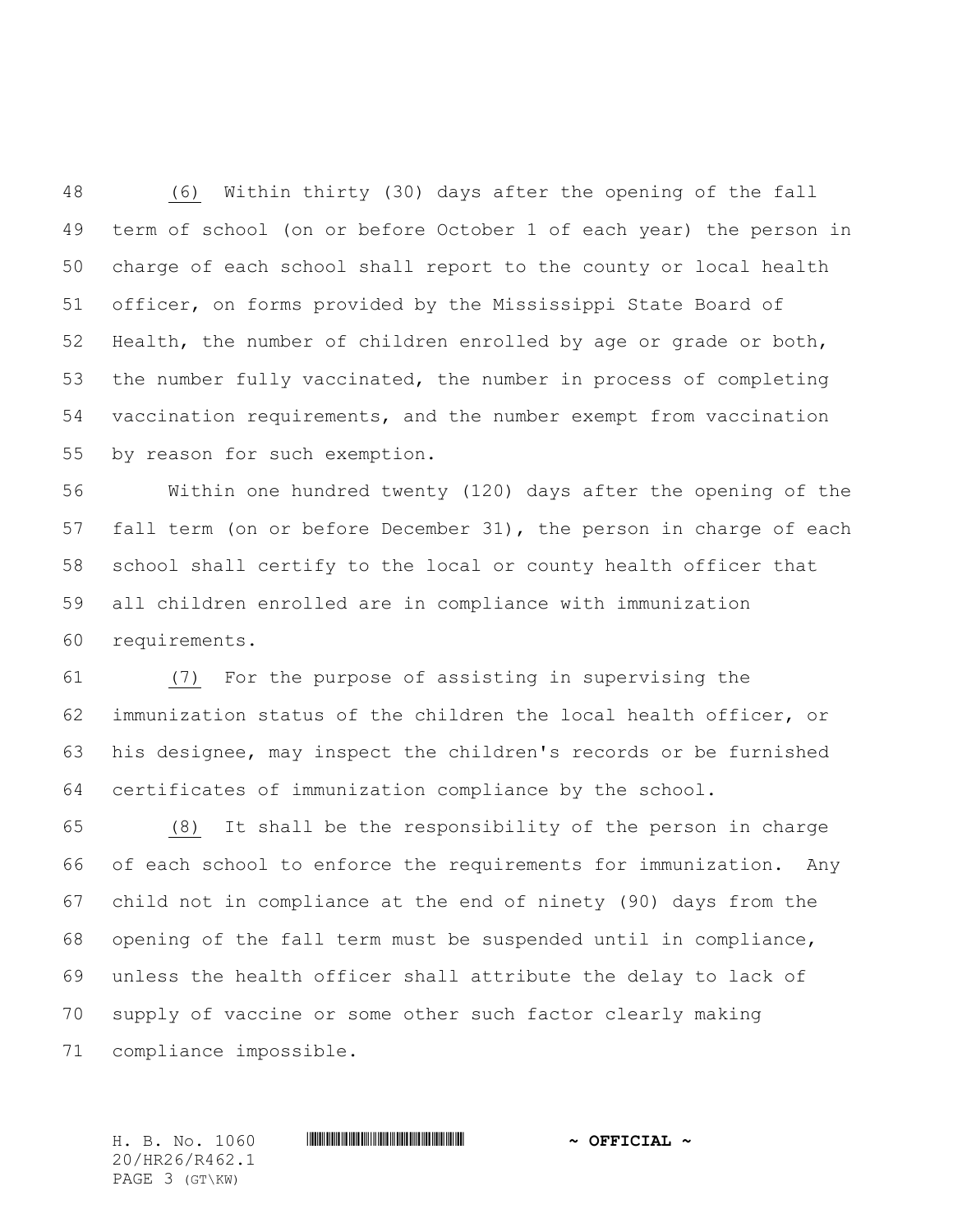(9) Failure to enforce provisions of this section shall constitute a misdemeanor and upon conviction be punishable by fine or imprisonment or both.

 (10) The immunization requirements of this section shall not apply to a child whose parent or legal guardian objects to immunization of the child on the grounds that the immunization conflicts with the religious beliefs of the parent or guardian. For a child to be exempt from immunization on religious grounds, the parent or guardian must first furnish the responsible official of the school or facility an affidavit in which the parent or guardian swears or affirms that the immunization required

conflicts with the religious beliefs of the parent or guardian.

 **SECTION 2.** Section 43-20-8, Mississippi Code of 1972, is amended as follows:

 43-20-8. (1) The licensing agency shall have powers and duties as set forth below, in addition to other duties prescribed under this chapter:

 (a) Promulgate rules and regulations concerning the licensing and regulation of child care facilities as defined in Section 43-20-5;

92 (b) Have the authority to issue, deny, suspend, revoke, restrict or otherwise take disciplinary action against licensees 94 as provided for in this chapter;

 (c) Set and collect fees and penalties as provided for in this chapter; any increase in the fees charged by the licensing

H. B. No. 1060 **. HALLASH RAGE AND A OFFICIAL ~** 20/HR26/R462.1 PAGE 4 (GT\KW)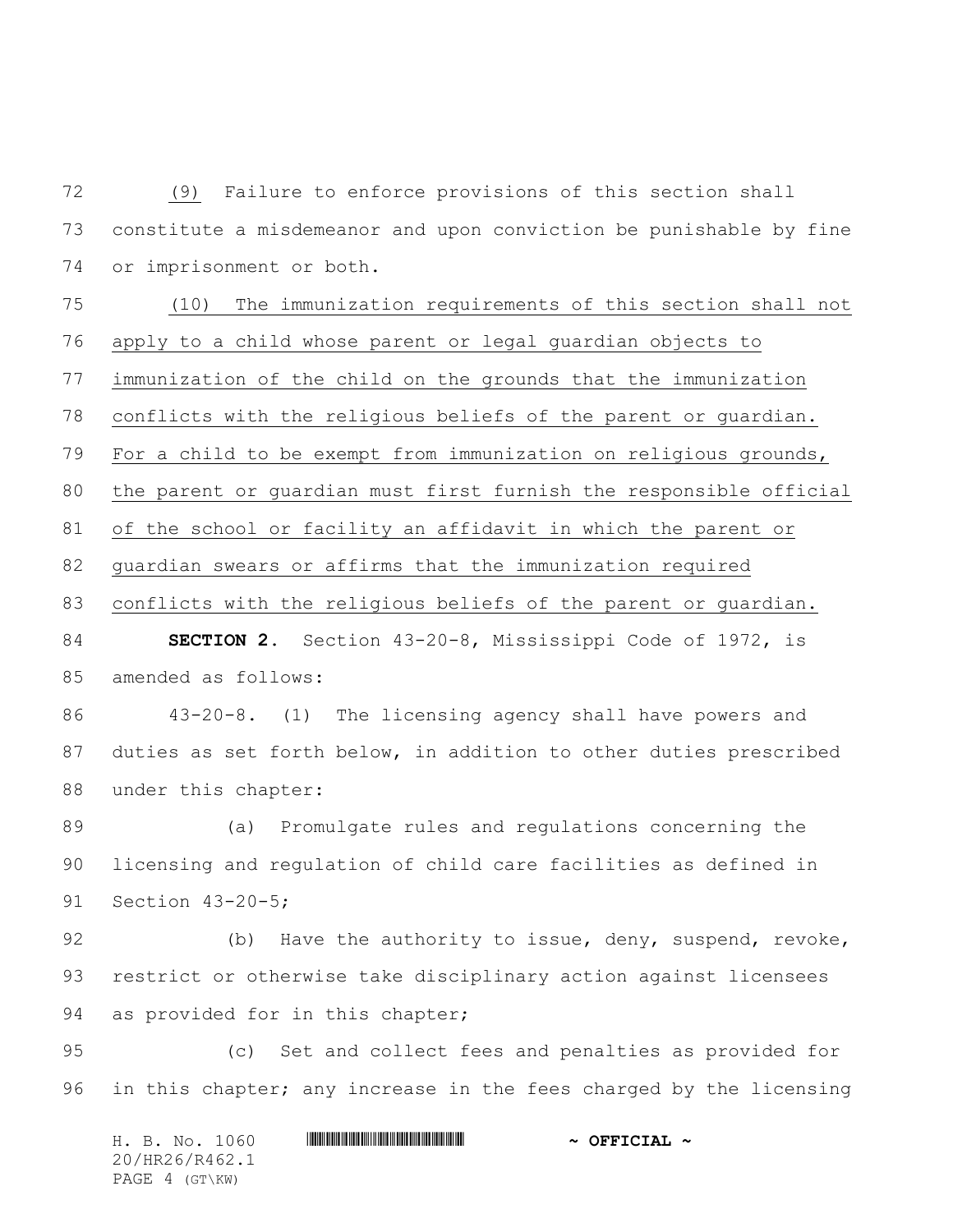agency under this paragraph shall be in accordance with the provisions of Section 41-3-65; and

 (d) Have such other powers as may be required to carry out the provisions of this chapter.

 (2) Child care facilities shall assure that parents have welcome access to the child care facility at all times and shall comply with the provisions of Chapter 520, Laws of 2006.

 (3) Each child care facility shall develop and maintain a current list of contact persons for each child provided care by that facility. An agreement may be made between the child care facility and the child's parent, guardian or contact person at the time of registration to inform the parent, guardian or contact person if the child does not arrive at the facility within a reasonable time.

 (4) Child care facilities shall require that, for any current or prospective caregiver, all criminal records, background and sex offender registry checks and current child abuse registry checks are obtained. In order to determine the applicant's suitability for employment, the applicant shall be fingerprinted. If no disqualifying record is identified at the state level, the fingerprints shall be forwarded by the Department of Public Safety to the FBI for a national criminal history record check.

 (5) The licensing agency shall require to be performed a criminal records background check and a child abuse registry check for all operators of a child care facility and any person living

|                |  | H. B. No. 1060 |  | $\sim$ OFFICIAL $\sim$ |  |
|----------------|--|----------------|--|------------------------|--|
|                |  | 20/HR26/R462.1 |  |                        |  |
| PAGE 5 (GT\KW) |  |                |  |                        |  |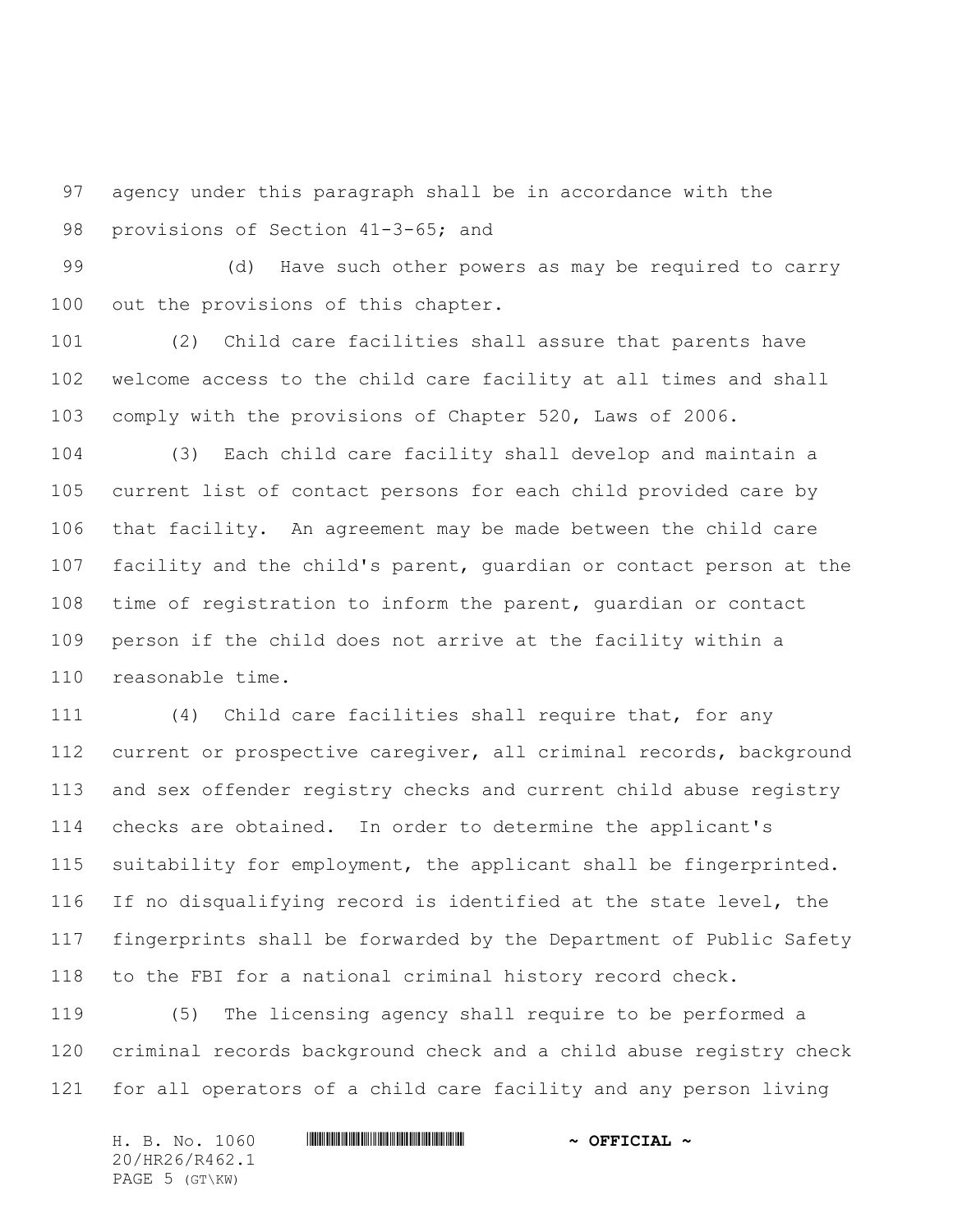in a residence used for child care. The Department of Human Services shall have the authority to disclose to the State Department of Health any potential applicant whose name is listed on the Child Abuse Central Registry or has a pending administrative review. That information shall remain confidential by all parties. In order to determine the applicant's suitability for employment, the applicant shall be fingerprinted. If no disqualifying record is identified at the state level, the fingerprints shall be forwarded by the Department of Public Safety to the FBI for a national criminal history record check.

 (6) The licensing agency shall have the authority to exclude a particular crime or crimes or a substantiated finding of child abuse and/or neglect as disqualifying individuals or entities for prospective or current employment or licensure.

 (7) The licensing agency and its agents, officers, employees, attorneys and representatives shall not be held civilly liable for any findings, recommendations or actions taken under this section.

 (8) All fees incurred in compliance with this section shall be borne by the child care facility. The licensing agency is authorized to charge a fee that includes the amount required by the Federal Bureau of Investigation for the national criminal history record check in compliance with the Child Protection Act of 1993, as amended, and any necessary costs incurred by the

20/HR26/R462.1 PAGE 6 (GT\KW)

## H. B. No. 1060 \*HR26/R462.1\* **~ OFFICIAL ~**